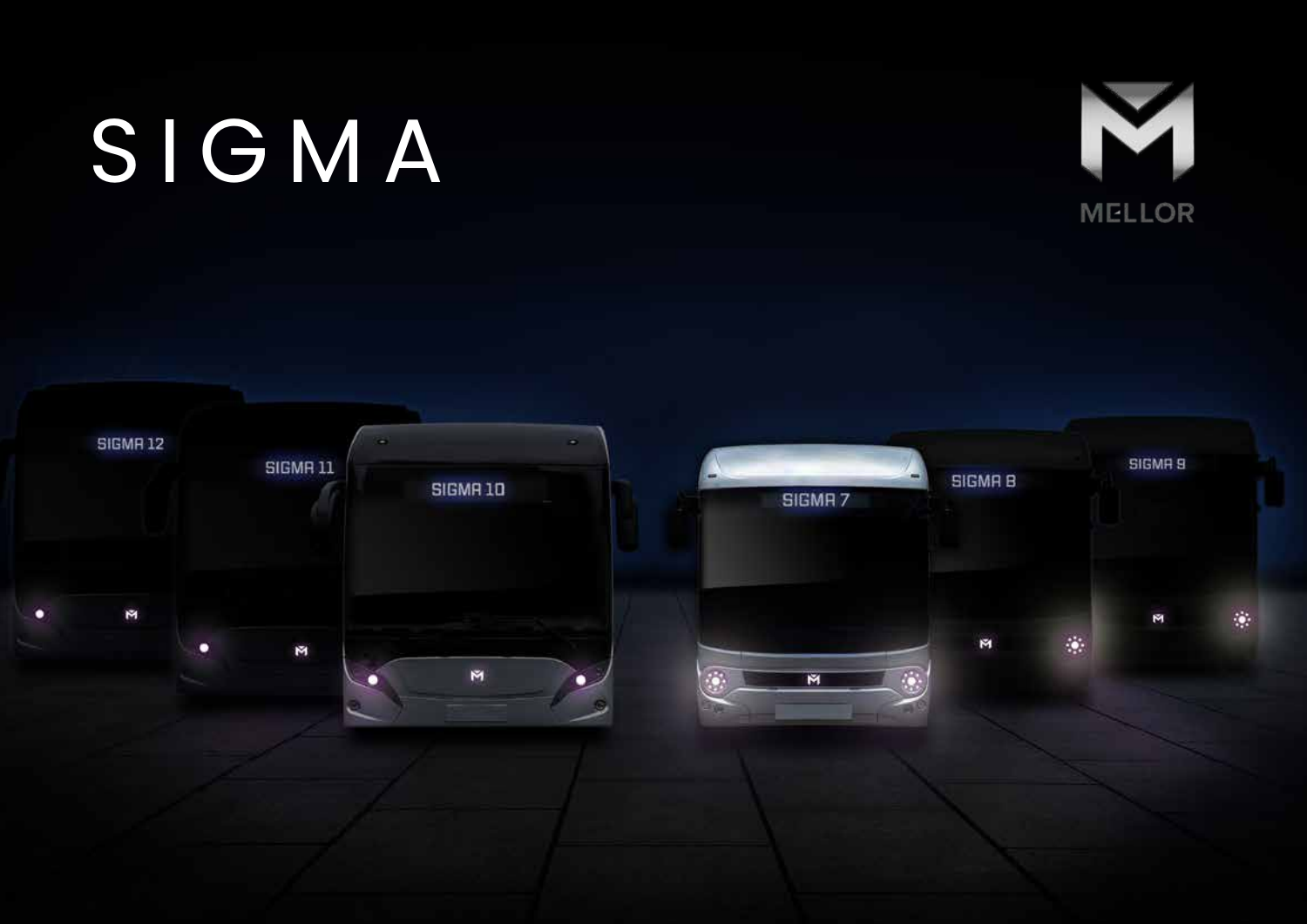#### SIGMA REDEFINING ZERO-EMISSIONS PASSENGER TRANSPORT

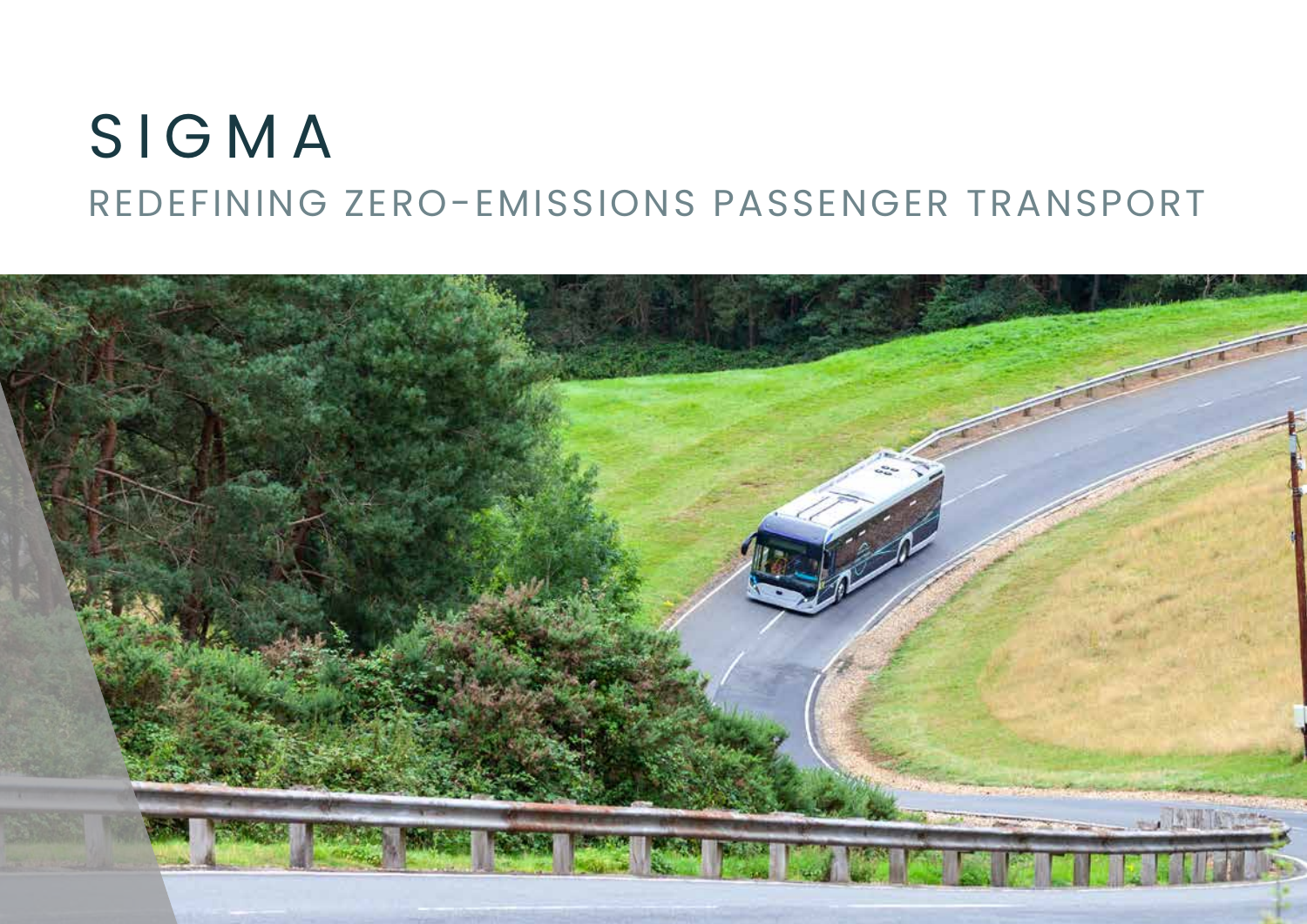#### EUROPE'S BROADEST RANGE OF LOW-FLOOR ELECTRIC BUSES



Mellor, the UK's leading experts in size appropriate buses, present Sigma; the new fully electric, emissionsfree bus range making travel accessible for all passengers.

The Sigma battery electric bus range includes six models, from 7 to 12-metres, with GVWs from 8 to 19-tonnes, and passenger capacity from 31 to 84.

Sigma represents one of the largest ranges of lowfloor battery electric buses from any manufacturer in Europe; a zero-emission, zero compromise public transport solution, from a trusted UK bus manufacturer.

This unique product range offers public transport operators a complete range of battery electric buses, for clean and sustainable passenger transport.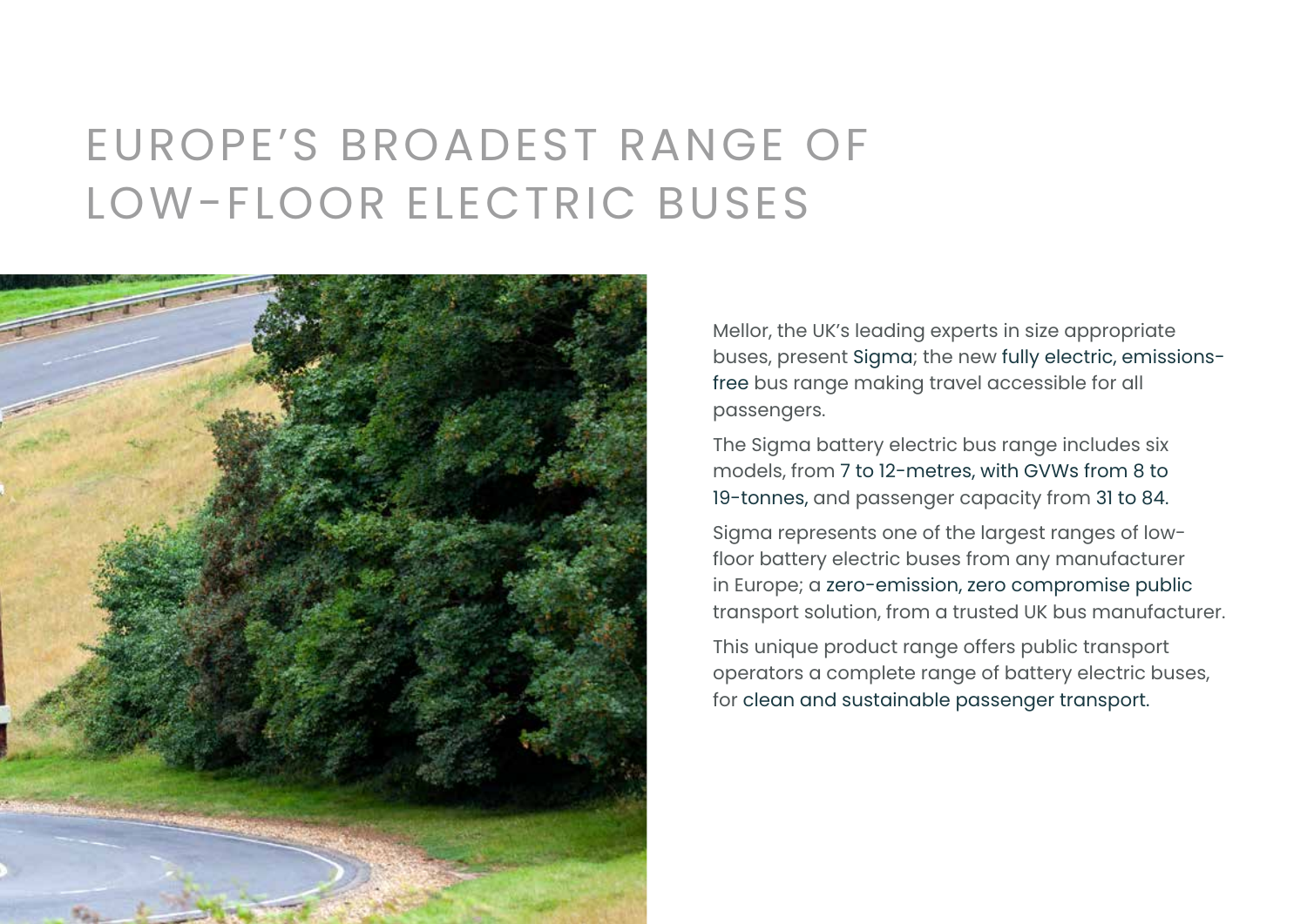### MELLOR EXCELLENCE 60 YEARS STRONG

We understand buses. Our UK-based designers have crafted best-in-class accessible buses for over 60 years.

Mellor has a wealth of talented engineering, manufacturing and customer care professionals, ready to look after your fleet throughout its lifetime.

We understand the need to future-proof passenger

transport and make zero-emissions travel a reality for public transport operators, without compromising passenger accessibility.

Drawing on our unrivalled technical know-how, we believe Sigma is the answer to sustainable and accessible transport, for all bus fleets.

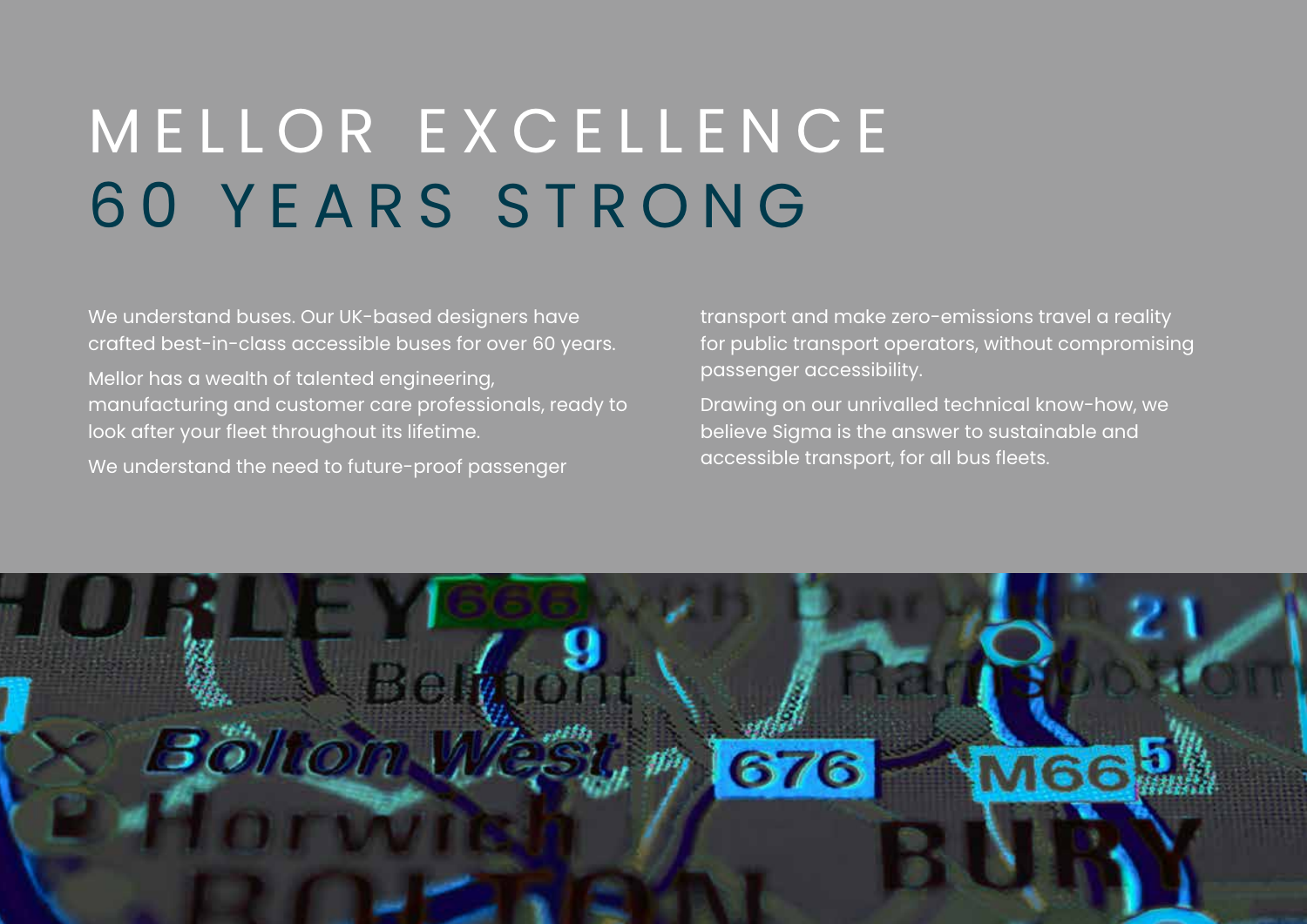Sigma size-appropriate battery electric buses are designed with best-of-British expertise to make sustainable travel viable and affordable for all routes.

Manufactured to be lightweight and nimble, Sigma features advanced composites and highly durable low mass materials throughout.

- $\bm{\cdot}$  Up to 220 Mile $\hat{\ }$  range
- Sizes and configurations for all routes
- Accessible for all passengers
- Full battery-electric
- Lightweight and energy efficient
- Rapid charging
- Type approved to the latest european standards \*typical urban driving conditions across all models

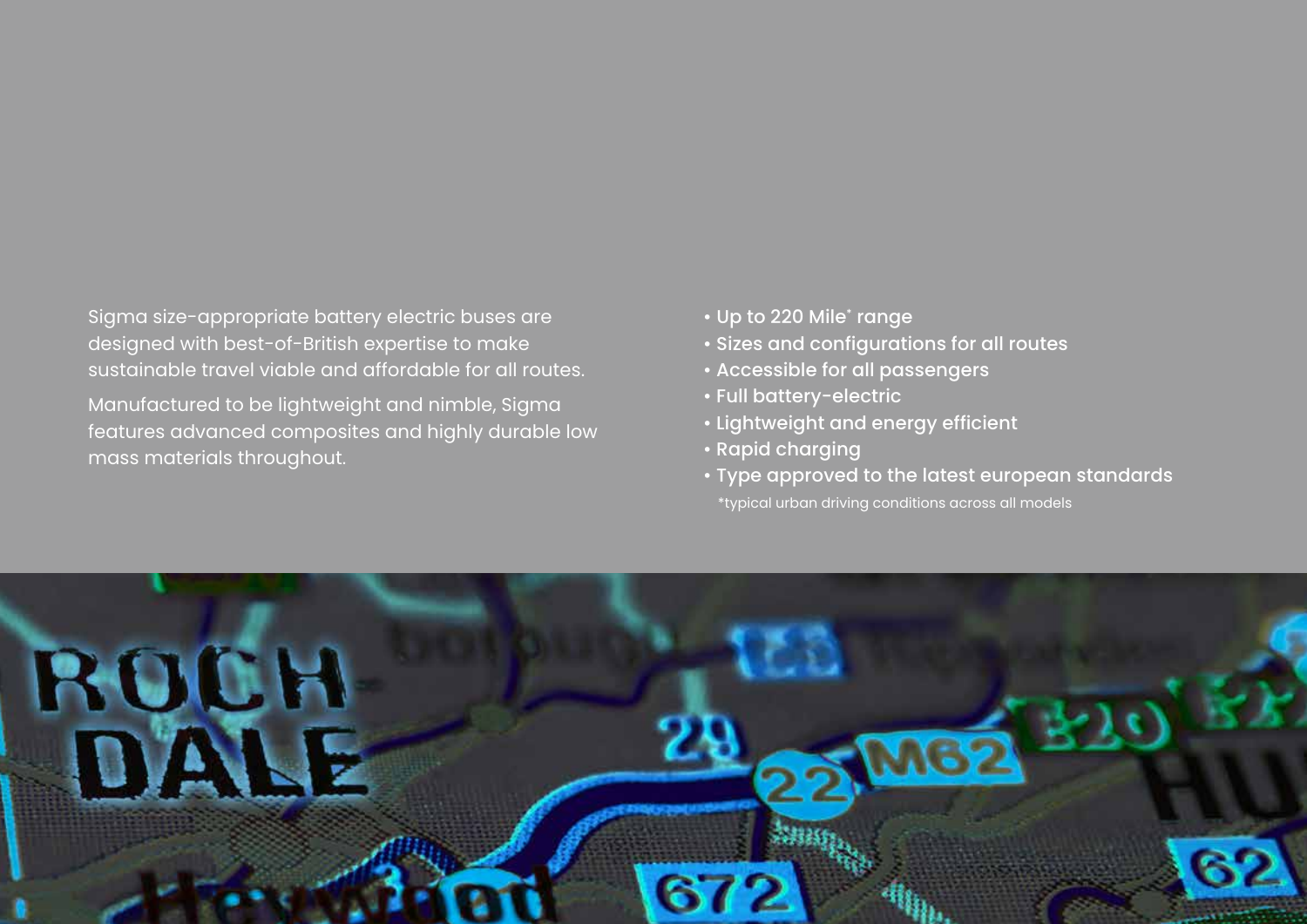#### SIGMA C O N N E C T I N G C O M M U N I T I E S

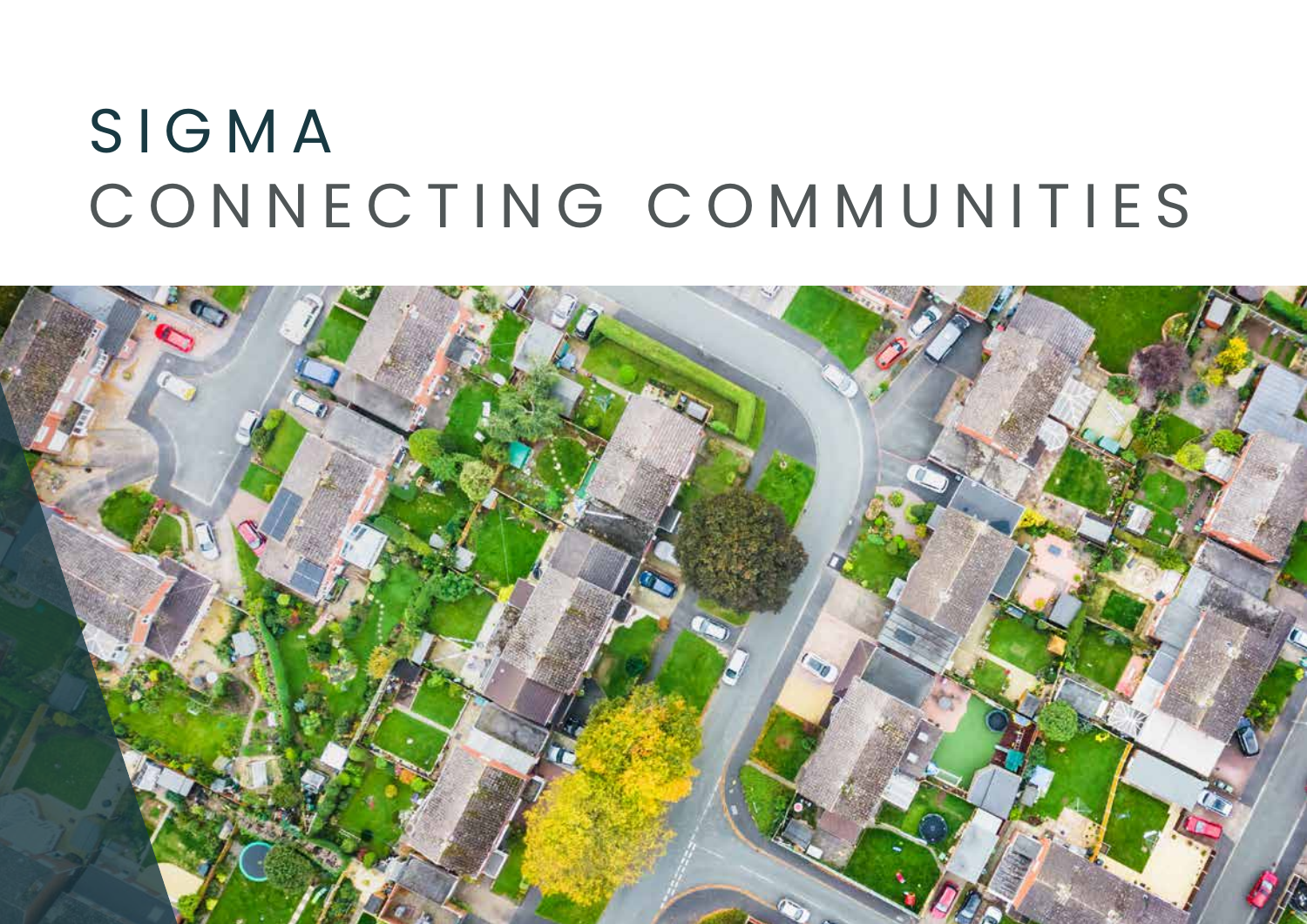#### ALL PASSENGERS ALL ROUTES

Sigma is designed with passengers and operators in mind. The sizes and options across our range make Sigma the perfect choice for a myriad of routes.

From constricted town centres to longer-distance rural travel, Sigma provides the answer for zero-emission transport links which connect often ignored communities, without compromise.

- No community too small
- Suits all route profiles
- Every route is viable
- Optimum size, optimum efficiency



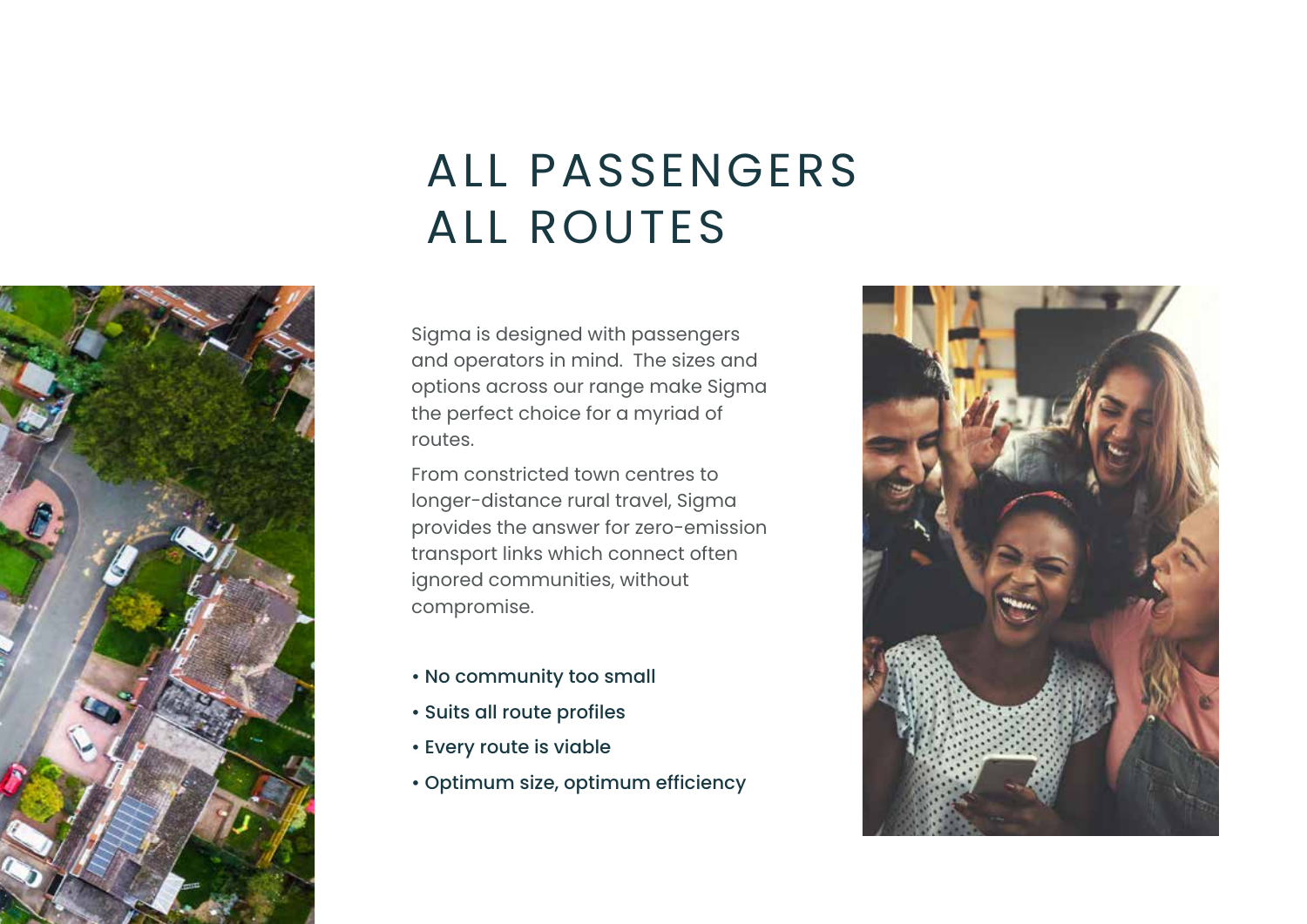## A SIGMA FOR EVERY ROUTE

Sigma has the size range to make all routes cost-effective, to make your electric bus work for you.

The UK-based Mellor team will help you configure the Sigma that works best within your fleet. Each size-appropriate model allows you to maximise seat and passenger capacities, to make your new electric bus more cost effective.

The whole Sigma range qualifies for Government funding and is EU Whole Vehicle Type Approved.

Sigma capacity ranges from 31 to 84 passengers. The ingeniously packaged powertrain means Sigma is still low-floor with a spacious saloon able to meet the accessibility needs of all passengers.

 $\Sigma =$  LOW MASS  $\Sigma$  = OPTIMISED BATTERY  $\Sigma$  = LOWER TOTAL COST OF OWNERSHIP  $\Sigma$  = BETTER FOR THE ENVIRONMENT

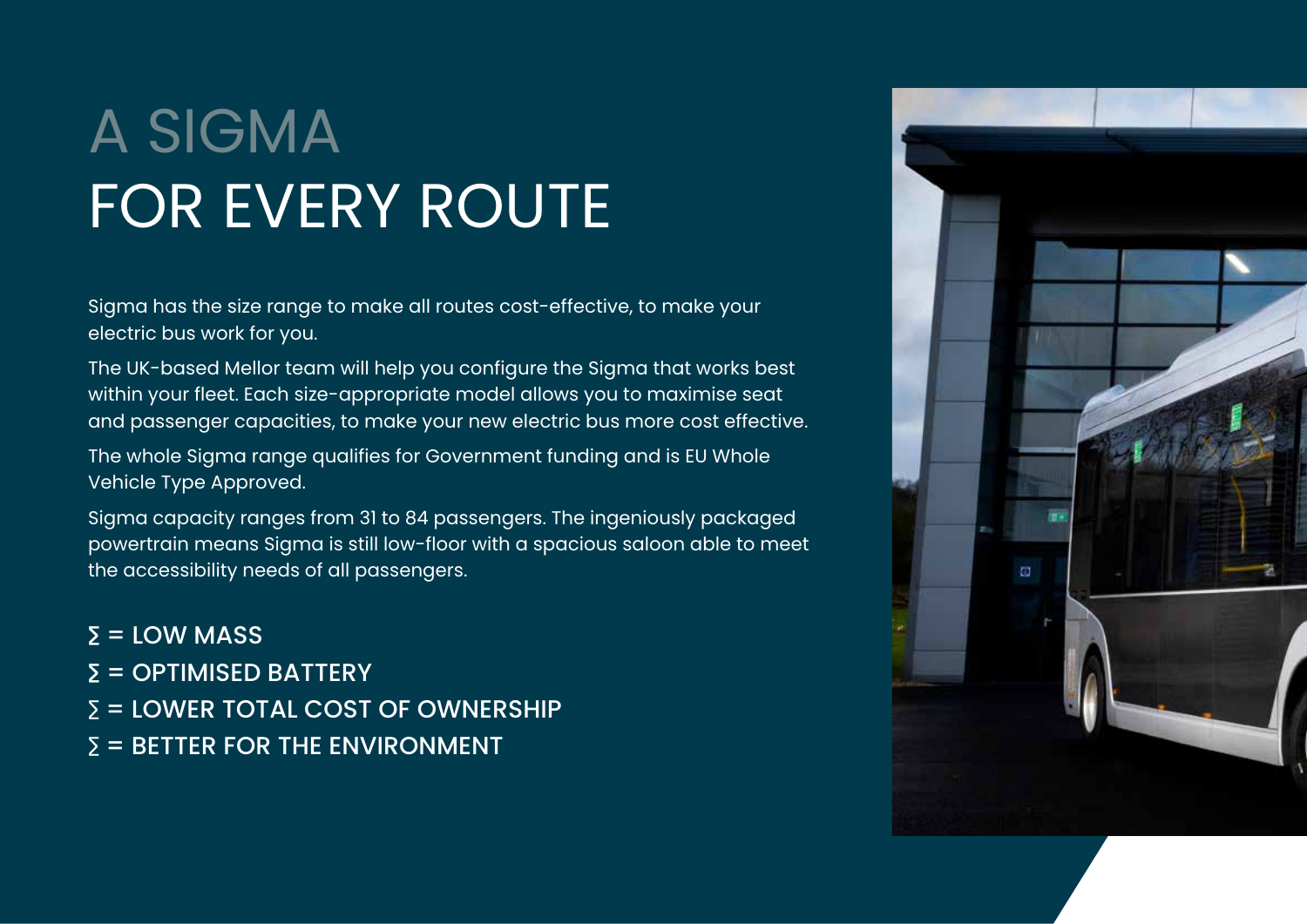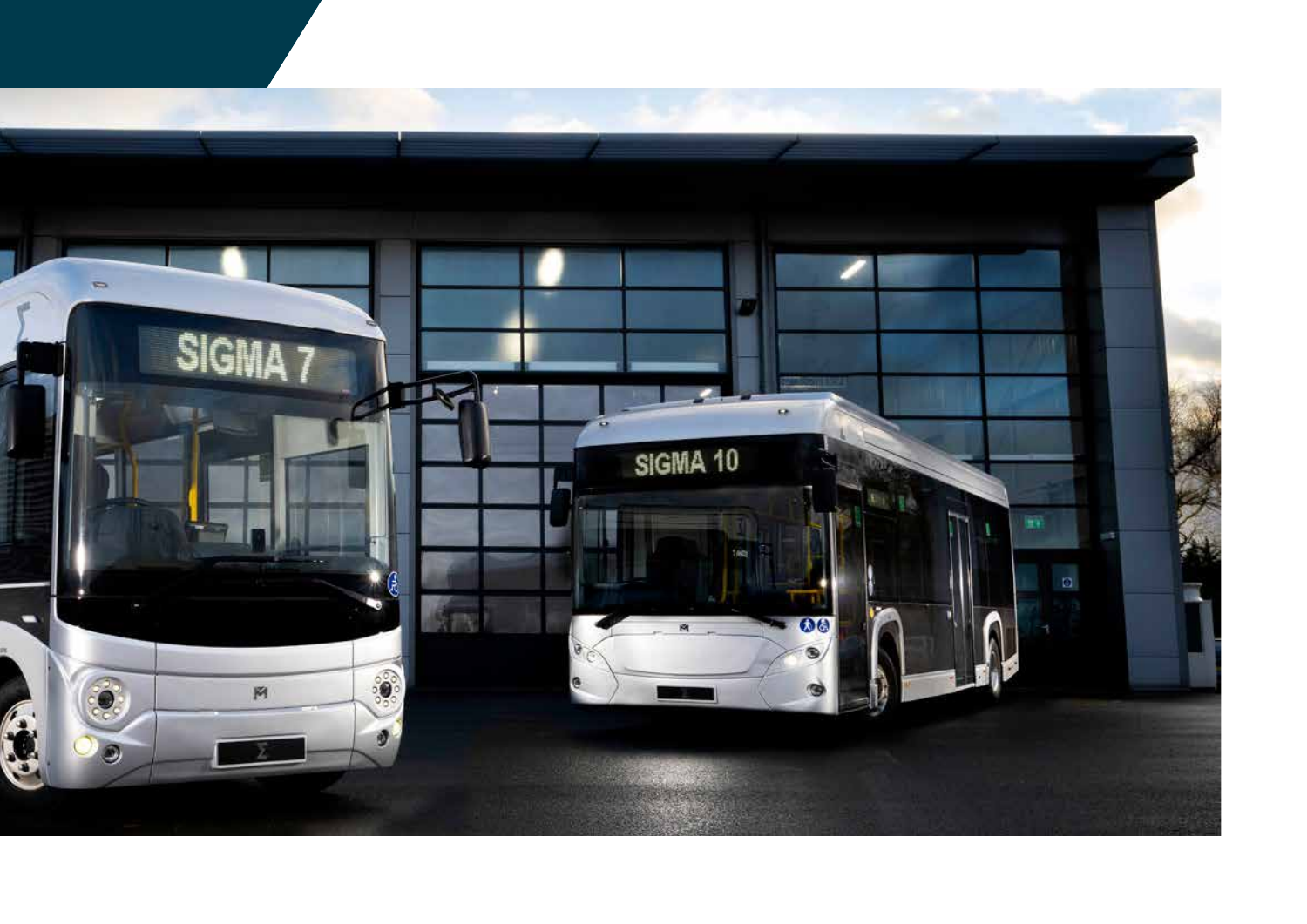#### CONSTRUCTION

Designed in the UK, built off-shore and finished in our Scarborough-based manufacturing facility, Mellor Sigma operators can look forward to the very best global engineering expertise.

Sigma comes with EU Whole Vehicle Type Approval, guaranteeing component compatibility and performance across the range.

Durability, quality and longevity make our commitment to a lower total cost of ownership a reality.

We work alongside globally renowned suppliers to build a bus on which you can depend.

So much so, every Mellor Sigma comes with an industry leading warranty for extra peace of mind.

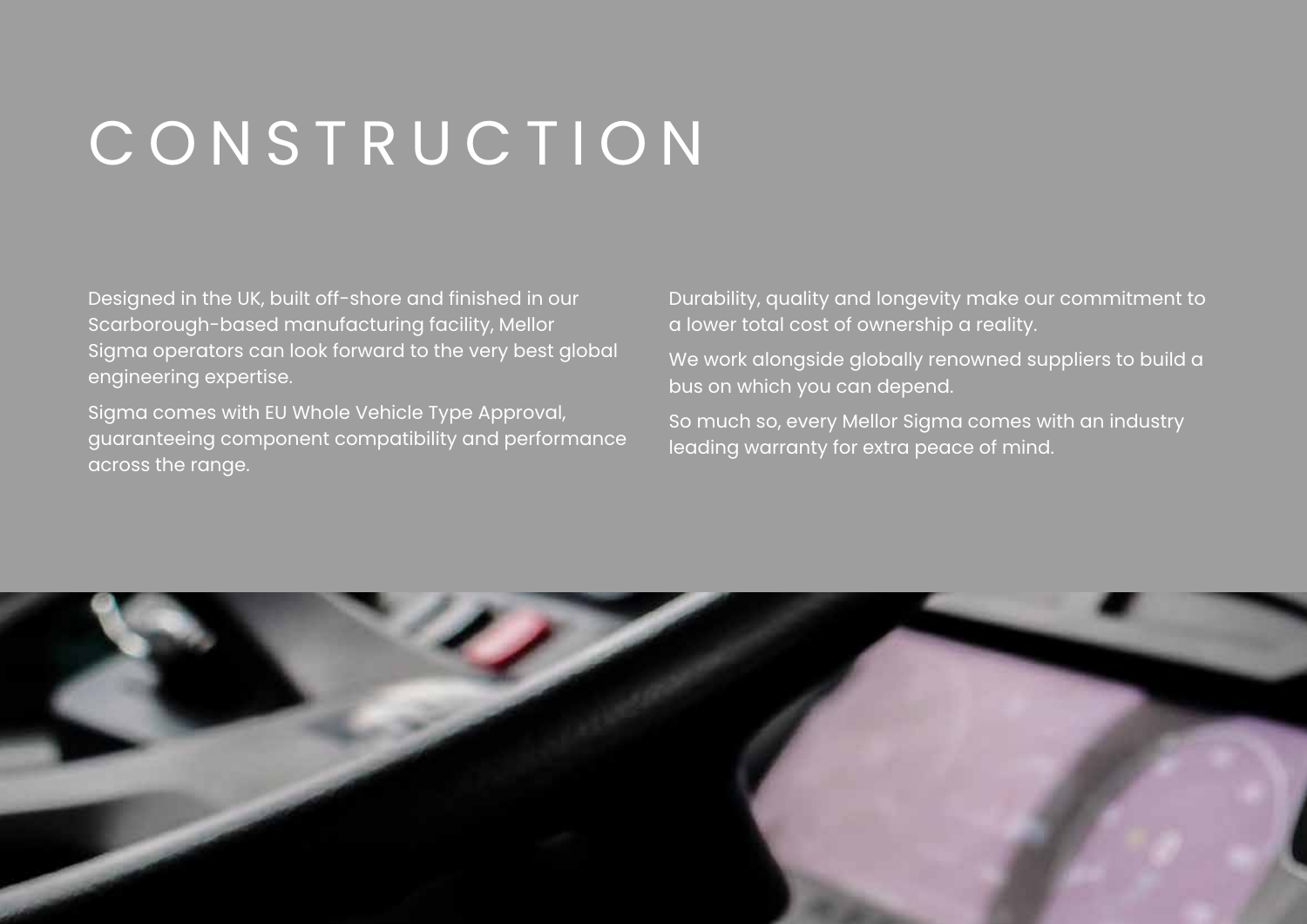#### CUSTOMER CARE

Our dedicated customer care team and skilled UK engineers are on hand to support your maintenance needs, keeping your bus on the road.

We have manufacturing partnerships with leading suppliers including ZF, Dana, Wabco, CATL, Webasto and Ventura, establishing parts commonality from industry leading brands, to ensure all spare parts and technical assistance are readily available.

- UK based customer care network
- In-territory parts
- 24 Hour support
- Technical expertise

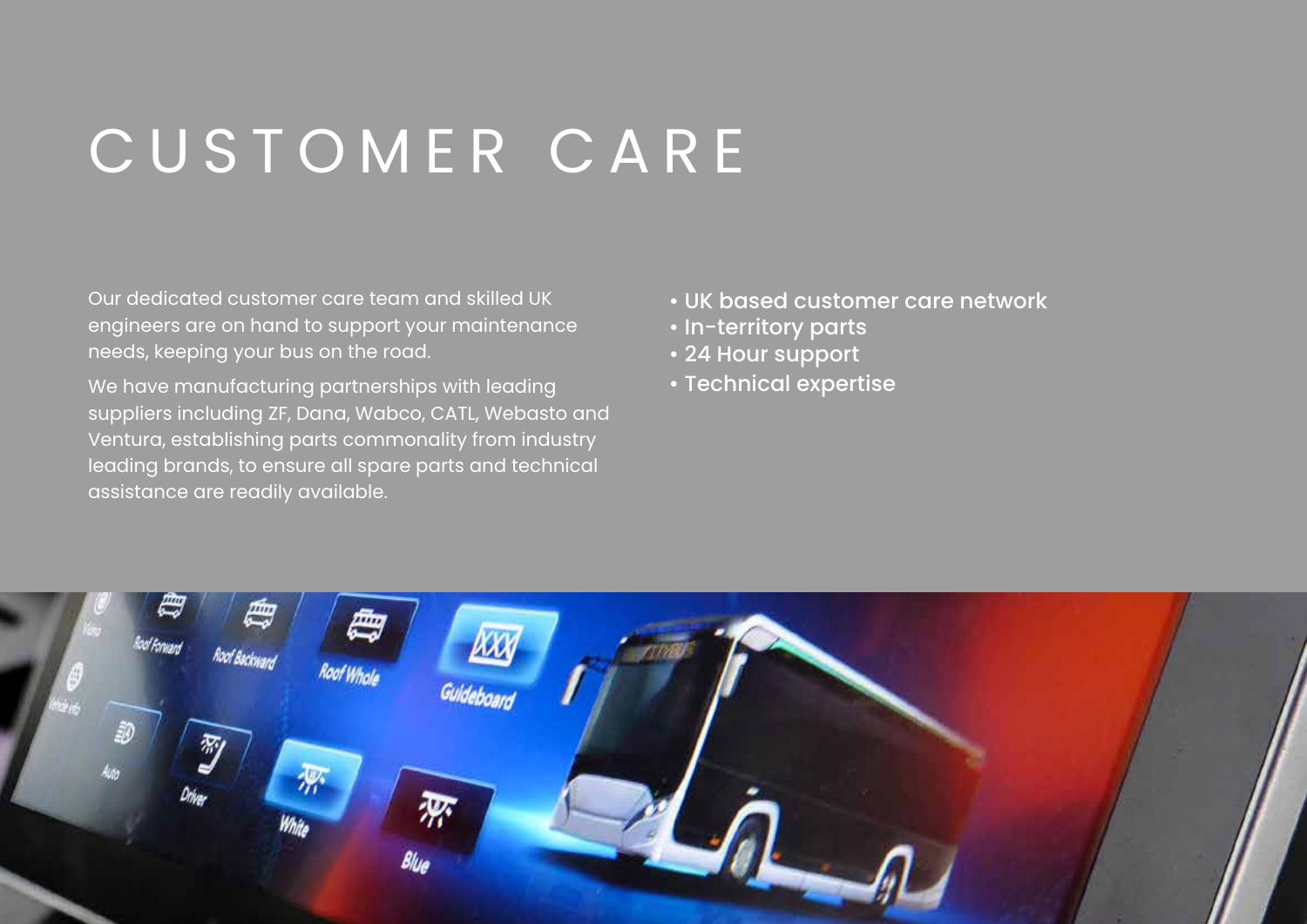## ENGINEERING EXCELLENCE

At Mellor, we know electric buses. We are class-leaders in the sizeappropriate bus sector, now bringing our engineering expertise to the Sigma range.

Mellor Sigma is manufactured to your exacting needs, with your specific operational requirements in mind.

Advanced composite materials used throughout the construction process means every Sigma model benefits from low mass, with battery capacities optimised for each model, so you only carry and pay for the power you need.

Optimised battery capacities results in reduced charging time without compromising on range and delivering lower total cost of ownership.

Sigma is the most configurable electric bus range available in Europe. Six base models in rural or city specifications mean Sigma can be fully customised to your precise requirements.

Zero emissions, zero compromise.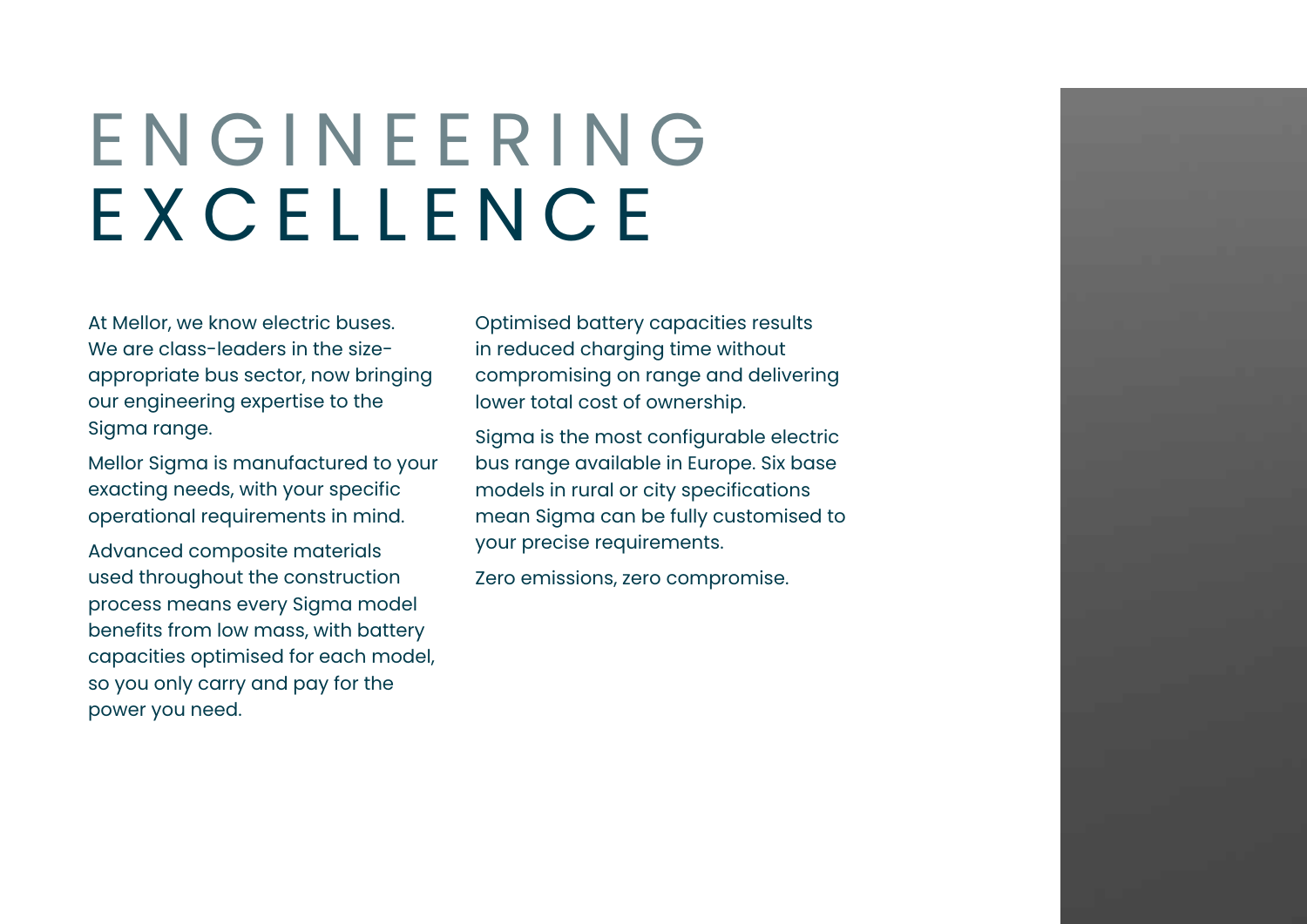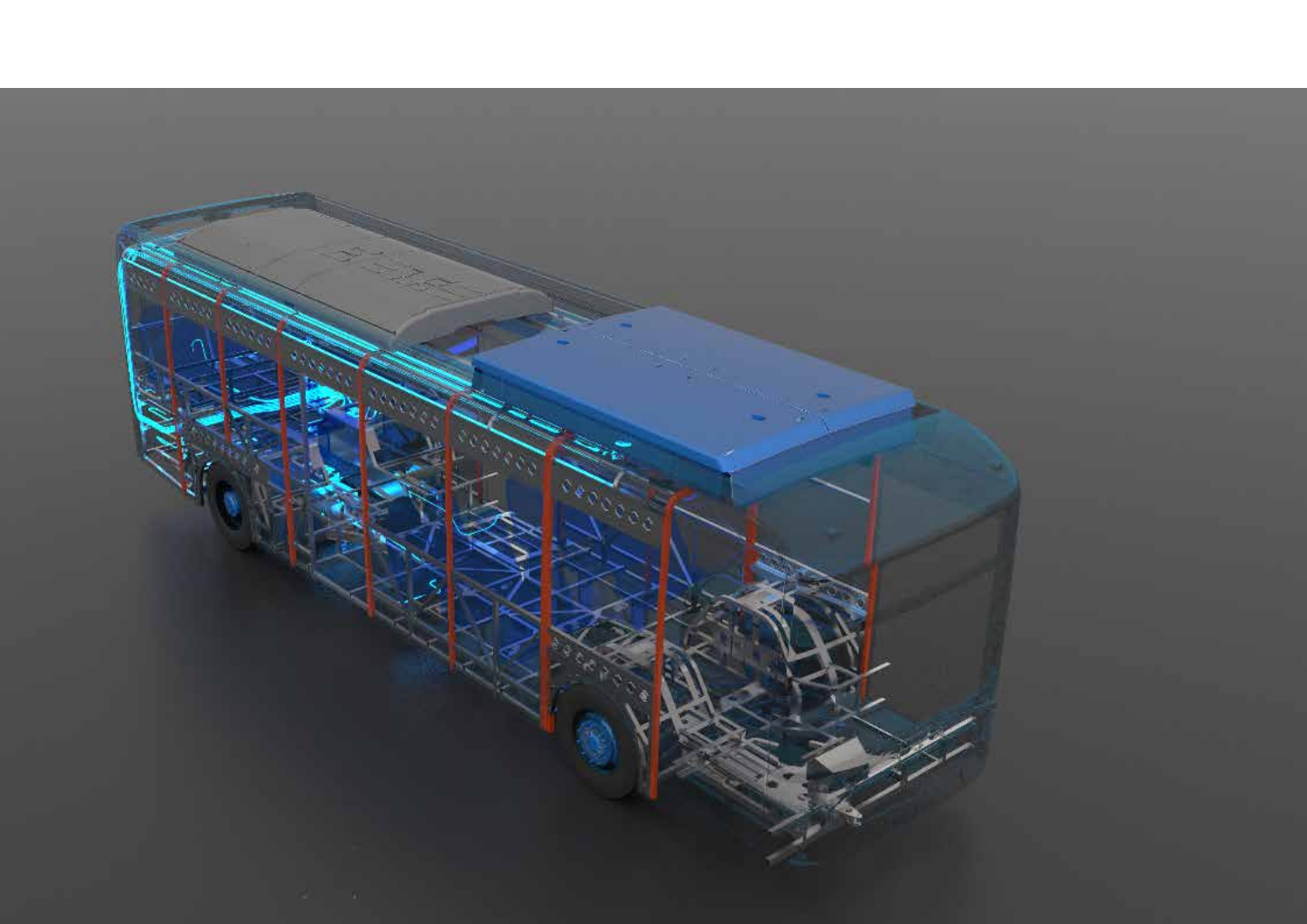## THE SIGMA FAMILY

#### AVAILABLE IN 1 AND 2 DOOR CONFIGURATIONS





SIGMA / SIGMA 8 SIGMA 9





S I G M A 10 S I G M A 11 S I G M A 12



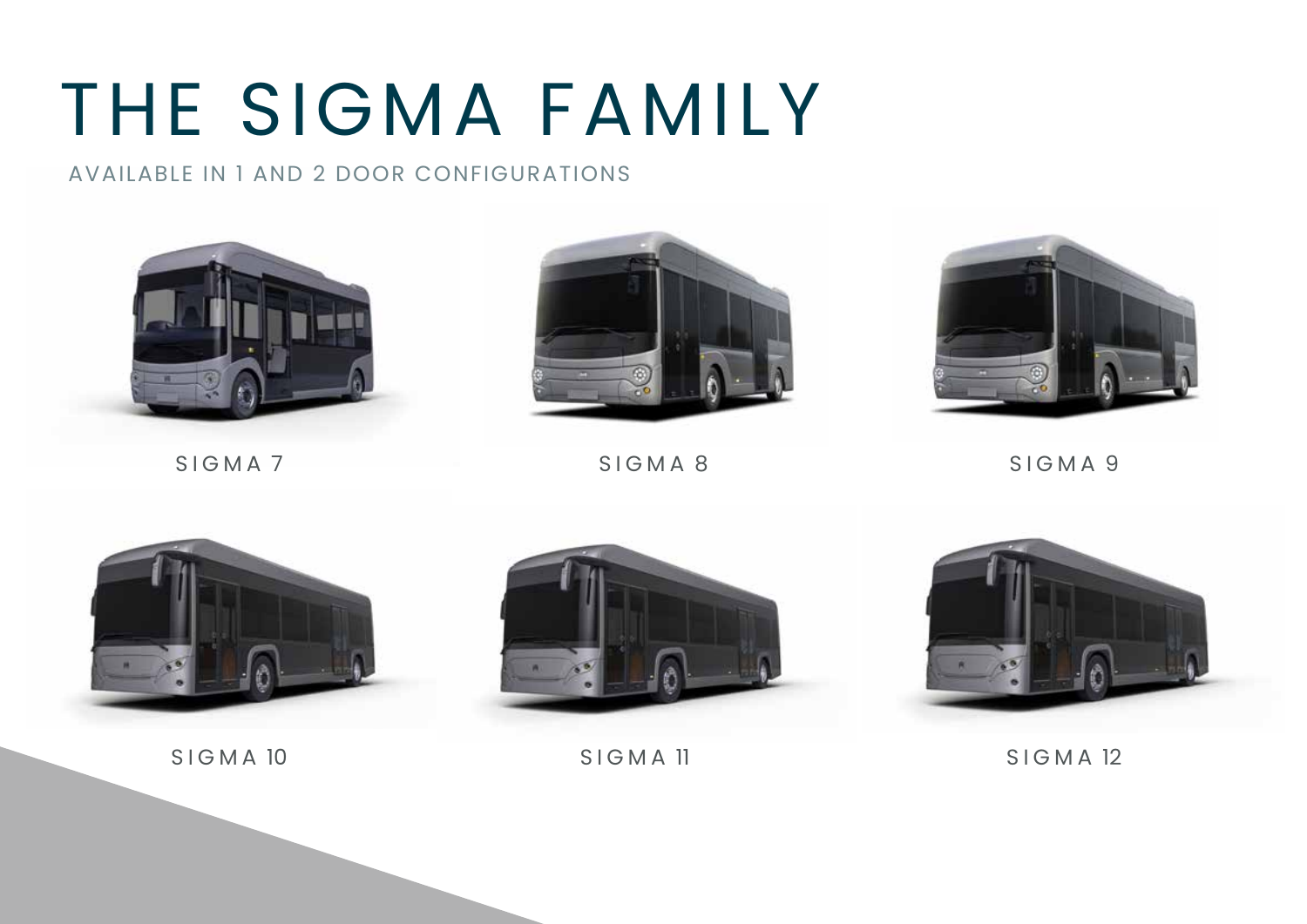|                            | SIGMA <sub>7</sub>       | SIGMA 8                  | SIGMA 9                  | SIGMA 10                 | SIGMA <sub>11</sub>      | SIGMA 12                 |
|----------------------------|--------------------------|--------------------------|--------------------------|--------------------------|--------------------------|--------------------------|
| OVERALL LENGTH (MM)        | 6990                     | 8725                     | 9400                     | 10250                    | 10950                    | 11975                    |
| OVERALL WIDTH (MM)         | 2080                     | 2350                     | 2350                     | 2475                     | 2550                     | 2550                     |
| <b>OVERALL HEIGHT (MM)</b> | 3100                     | 3100                     | 3100                     | 3300                     | 3300                     | 3300                     |
| WHEELBASE (MM)             | 4800                     | 4650                     | 5325                     | 5750                     | 5850                     | 5850                     |
| FRONT OVERHANG (MM)        | 950                      | 2380                     | 2380                     | 2400                     | 2400                     | 2725                     |
| REAR OVERHANG (MM)         | 1240                     | 1695                     | 1695                     | 2100                     | 2700                     | 3400                     |
| GVW (KGS)                  | 8000                     | 13500                    | 13500                    | 16500                    | 19000                    | 19000                    |
| PERFORMANCE                |                          |                          |                          |                          |                          |                          |
| MAXIMUM RANGE (MILES)      | 160"                     | $160^{\circ}$            | $160^{\circ}$            | $160^\circ$              | $160^{\circ}$            | 220*                     |
| GRADEABILITY (%)           | 18                       | 20                       | 20                       | 20                       | 20                       | 20                       |
| <b>ELECTRIC DRIVE</b>      |                          |                          |                          |                          |                          |                          |
| MOTOR BRAND/MODEL          | Dana EP6                 | Dana EP13                | Dana EP13                | Dana MD 130B-E           | Dana DDM155A             | Dana DWWDM155A           |
| PEAK POWER OUTPUT (KW)     | 135                      | 150                      | 150                      | 250                      | 350                      | 350                      |
| NOMINAL POWER OUTPUT (KW)  | 60                       | 80                       | 80                       | 145                      | 195                      | 195w                     |
| PEAK TORQUE OUTPUT (NM)    | 350                      | 650                      | 650                      | 3329                     | 3500                     | 3500                     |
| NOMINAL TORQUE OUTPUT (NM) | 145                      | 230                      | 230                      | 1100                     | 1700                     | 1700                     |
| RATED VOLTAGE (V)          | 540                      | 380                      | 380                      | 600                      | 600                      | 600                      |
| <b>FRONT AXLE</b>          |                          |                          |                          |                          |                          |                          |
| <b>TYPE</b>                | <b>IFS</b>               | Brist TJC55-195          | Brist TJC55-195          | ZF RL55EC                | ZF RL82A                 | ZF RL82A                 |
| MAXIMUM AXLE LOADING (KGS) | 3500                     | 5000                     | 5000                     | 5500                     | 8200                     | 8200                     |
| <b>REAR AXLE</b>           |                          |                          |                          |                          |                          |                          |
| <b>TYPE</b>                | Dana EP6                 | Dana EP13                | Dana EP13                | ZF AVII0                 | ZF AV133                 | ZF AV133                 |
| MAXIMUM AXLE LOADING (KGS) | 4500                     | 8500                     | 8500                     | 11000                    | 12500                    | 12500                    |
| <b>TYRES</b>               |                          |                          |                          |                          |                          |                          |
| <b>TYRE SIZE</b>           | 215/75 R17.5             | 265/70 R19.5             | 265/70 R19.5             | 285/70 R19.5             | 275/70 R22.5             | 275/70 R22.5             |
| <b>BATTERIES</b>           |                          |                          |                          |                          |                          |                          |
| BATTERY MANUFACTURER       | CATL                     | CATL                     | CATL                     | CATL                     | CATL                     | CATL                     |
| BATTERY CAPACITY (KWH)     | 114                      | 192.5                    | 192.5                    | 210.6                    | 420                      | 420                      |
| CHARGING                   | DC Charging<br>200A. Max | DC Charging<br>200A. Max | DC Charging<br>200A. Max | DC Charging<br>200A. Max | DC Charging<br>200A. Max | DC Charging<br>200A. Max |